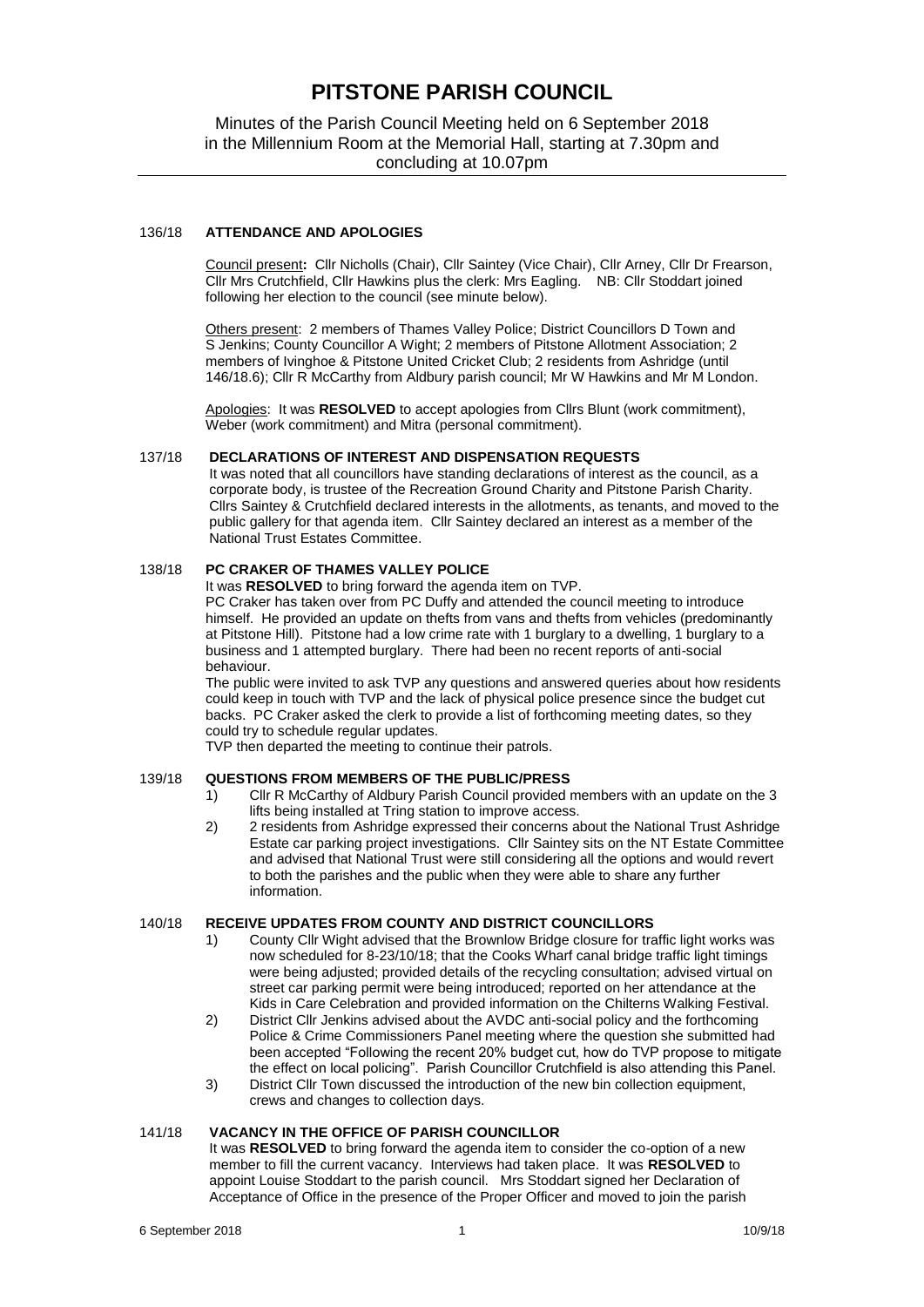council table. Cllr Stoddart was welcomed to the parish council. It was **RESOLVED** to accept receipt of the Register of Interests within 28 days.

#### 142/18 **MINUTES OF THE MEETINGS** held on 19/7/18

It was **RESOLVED** that the draft minutes of the Pitstone Parish Council Meeting held on 19 July 2018 were true and accurate record. The Chairman was duly authorised to sign them on behalf of the council.

#### 143/18 **CLERK'S REPORT**

The following updates to matters arising were noted but not discussed in detail, and are replicated below to aid members of the public:

- *1)* Castlemead Issues*:* Last dwelling occupied spring 2014. BCC advised in May 2017 that hope all will be adopted within 18m ie November 2018. Work still not commenced on first road, Westfield Road.
- *2)* Castlemead Lighting: Requirements for Phase V, and Phases I-V, submitted. BCC advise that adoption can't take place until post Westfield Road adoption (of which there has been no progress). BCC to adopt Westfield Road and industrial estate lighting in due course.
- 3) Castlemead Public Open Space Phase III: the land transfer plan has now been agreed with AVDC and TW, TW are arranging payment of the AVDC legal costs, TW carry out necessary remedial works prior to transfer.
- 4) Leisure Land by the Recreation Ground, including Skate Park and Play Space: No action can be taken by the Parish Council at this point. Parish Charity is unable to negotiate until planning permission has been granted & therefore sale of the PDA has completed.
- 5) Tennis/Netball/5-aside floodlit court: No action can be taken by the parish council at this point. Unable to progress until the landowner can negotiate.
- 6) Rushendon Furlong Street Lighting: the parish council has agreed with Croudace to adopt the street lighting and illuminated bollards within the proposed new development on provision that the stipulated conditions and contributions are met.
- 7) Rushendon Furlong/BOAT: BCC that works are still anticipated to the BOAT by Croudace. ETA by end October 2018.
- 8) Vicarage Road Open Space: PPC has agreed to adopt the open space within Vicarage Road.
- 9) Vicarage Road Development Street Lighting: the parish council has resolved that it would be willing to adopt the street lighting along Vicarage Road and within the development upon conclusion of the development.
- 10) Vicarage Road footpath: proposed to be widened and relayed by Bellway. BCC advised that they are still working with Bellway on proposals, but the delay has been at the BCC end. BCC now hopes to arrange the works before end October 2018.
- 11) Village web site: Cllr Nicholls creating a planning section & reviewing architecture of attachments
- 12) Primary education provision: no further updates provided by BCC or Brookmead
- 13) Potential path from railway bridge to college lake: initial investigations being considered by Cllr Weber
- 14) The Pightle Open Space: Cllr Weber investigating land ownership
- 15) Pitstone Guide Review being progressed by Cllrs Arney and Nicholls
- 16) Land off Westfield Road/'The Mounds': awaiting details from Taylor Wimpey's legal department.
- 17) Quarry signage: Cllr Arney drafting
- 18) Audit for Financial Year ending 31-3-18: PKJ Littlejohn External Auditors appointed to the parish council, concluded their audit with no questions or actions arising. Notice of Conclusion of Audit and associated papers published both electronically (website, Facebook, twitter) and on the notice-boards.
- 19) First Time Sewerage for Cheddington Road: Anglian Water held 1-2-1 meetings with residents in July. Site works postponed from September to October as the necessary road closures can't be in place at the same time as road closures in Ivinghoe etc. Currently hope to set site up 29/10/18 with first road closure in place 7/11/18, working on a rolling closure basis through to end of February (with closures removed over Christmas) and then vacating site completely by end March. Will encompass Cheddington Road (up to Chequers Close) (for rising main) as well as area around pumping station & properties at end Cheddington Road and Wellington Place. Letter received from Anglian Water with details of works, road closures and diversions.
- 20) Safeguarding: Cllr Nicholls investigating IT options. Cllrs Nicholls/Blunt investigating councillor involvement.
- 21) Community Governance Review/Review of parish councillor numbers: AVDC General Purposes Committee were content to recommend the increase in size of Pitstone Parish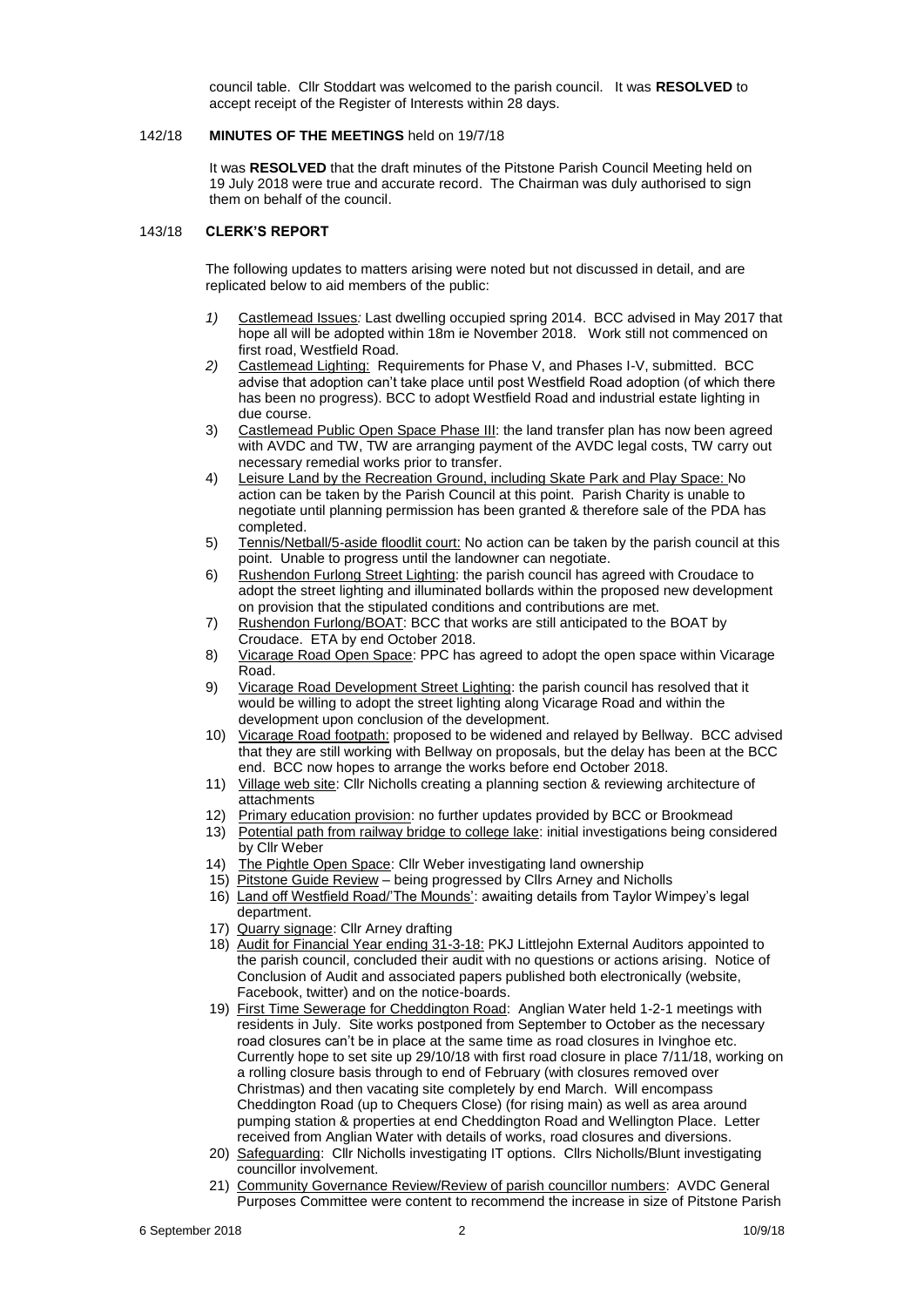Council to eleven, as per our submission. There will now be further consultation on the recommendations ahead of consideration by full Council later in the year. We need not do anything else in the intervening period.

- 22) Unity Bank Mandate Changes: Unity advise that Pitstone Parish Council signatories have now been updated. Members received individual letters requesting them to register their online banking access which some still need to action.
- 23) Pavilion Planning: Pre-application meeting held with AVDC, who anticipate providing comments by mid-September.
- 24) Hever Close and Windsor Road playground gates: gates received and with contractor for installation.
- 25) BT Telephone Kiosk on The Crescent: mechanism was removed in 2016, case still in situ. BT advised it is on the list for removal but could take until end March 2019. However, unit now removed.
- 26) Allotment Tree Risk Assessment: Patrick Stileman report received and circulated to councillors, no tree works recommended at present and therefore no need to obtain quotes. Re-inspect in 3 years.
- 27) BCC Freight Strategy: no further update from BCC/IPC
- 28) Parking on Pavements: Cllrs Frearson/Crutchfield to undertake site visit with District Cllr Town. Update post September LAF.
- 29) Street Light Energy Certificate: UK Power Networks now issued correct updated certificate which has been submitted to Eon, future invoices will reflect accordingly Eon provided credit to the parish council account of £398.21 to cancel prior invoice and will re-raise.
- 30) ESI Certification

UK Power Networks completed remaining 2 remedials. L&T Issued ESI certificates for all columns. Council had provisioned £2,100 in the budget and works cost £2,153 (£1,403 for testing/certificates plus £750 for remedial works)

## 144/18 **CORRESPONDENCE**

The long list of correspondence received during the month was noted. Three items were discussed in more detail:

- 1) It was **RESOLVED** to add the BCC Consultation on Household Recycling Centres to the agenda for 27/9/18. All members to consider.
- 2) It was **RESOLVED** to add the Equality of Public Sector Information, The Public Sector Bodies (Websites and Mobile Applications) Accessibility Regulations 2018 to the agenda for 27/9/18. Cllrs Nicholls and Stoddart to make recommendations and draft documents.
- 3) It was **RESOLVED** that council members did wish to submit a team for the AVDC Chairman's Quiz Night on 19/10/18. Members to pay individually as a social event. Cllr Crutchfield to co-ordinate. Clerk to obtain booking form.

#### **Committee Matters:**

## 145/18 **PLANNING COMMITTEE – CLLR CRUTCHFIELD, CHAIR OF COMMITTEE**

- 1) Applications: 131 Yardley Avenue, 18/02757/APP, increase in width of crossover. It was **RESOLVED** to advise AVDC that the parish council had no objection to this application.
- 2) Decisions**:** 
	- a. Barley End on Stocks Road sewage works: AVDC Approved (PPC tendered no objections)
	- b. 13 Glebe Close two storey side and rear extension: AVDC approved (PPC tendered no objections)
	- c. 6 Campbell Lane, 18/01979/APP, Conversion of garage: AVDC approved (PPC advised AVDC of covenant)
- 3) Outstanding Applications: The following applications were noted as being outstanding with AVDC: the Pitstone Development Area residential application and Duncombe Farm Cottage on Stocks Road
- 4) AVDC Planning Forum: Cllr Crutchfield provided a report on this forum held on 5/9/18. Including: the provisional date for the 2019 election being set as 2/5/19; Pitstone will move from Buckingham constituency to Aylesbury Vale constituency in the boundary changes; updates from Development Management, Planning & Enforcement, VALP, Aylesbury Garden Town status, National Tree Week and the East/West Corridor. AVDC propose to hold every quarter.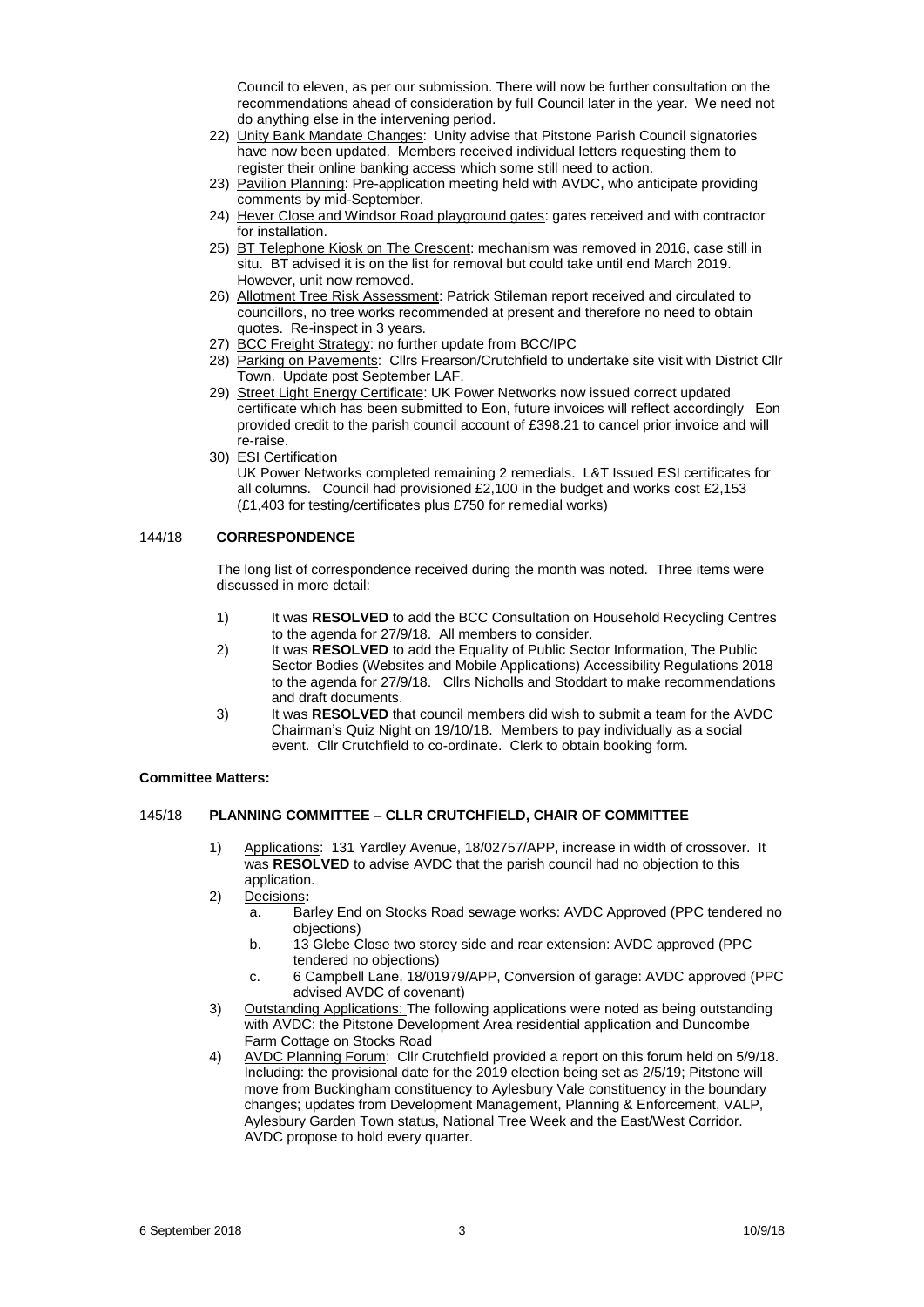### 146/18 **SPORTS AND LEISURE COMMITTEE – CLLR SAINTEY, CHAIR OF COMMITTEE**

- 1) It was noted that there had been no Sports & Leisure Committee meeting during August and therefore there were no minutes to note.
- 2) Cllr Saintey provided feedback on the pavilion celebratory event/football match held on 29/7/18.
- 3) I&PUCC requests re ball stop netting on the Recreation Ground
	- a. Mrs Joanne Groom and Mr Jason Dimbleby, Vice Chair and Chair of the Ivinghoe & Pitstone United Cricket Club described their concerns.
	- b. I&PUCC wish to install removable ball stop netting that they could erect on match days to protect those in the outside bar area. I&PUCC to provide a link. It was **RESOLVED** that once received the Sports & Leisure Committee would investigate costs/options and liaise with the club, before presenting a recommendation back to full council.
	- c. The club would like to see further protection along Marsworth Road between the bus stop and the roundabout – either more removable ball stop netting or mature tree planting. It was **RESOLVED** that the Sports & Leisure Committee would investigate costs/options and liaise with the club, before presenting a recommendation back to full council.
	- d. The club would like to see some form of bollards/boulders/fencing/railing etc along the Vicarage Road edge of the Recreation Ground to prevent vehicles driving onto the cricket pitch. A gate/retractable bollard etc would be required for the ground keepers' access. It was **RESOLVED** that the Sports & Leisure Committee would investigate costs/options and liaise with the club, before presenting a recommendation back to full council.
	- e. District Councillor Derek Town encouraged I&PUCC to consider applying for New Homes Bonus Micro Grant or VAHT Thriving Communities grants.
	- f. I&PUCC were thanked for attending and providing the information, and then departed the meeting.
- 4) Local Green Space between Marsworth Road and The Crescent
	- a. It was **RESOLVED** that the Sports & Leisure Committee should investigate potential low fences/boulders etc for the boundary along Vicarage Road (potentially the same as those being investigated for the Recreation Ground, see above) and then present a recommendation back to full council.
	- b. It was **RESOLVED** to purchase 2 x Stanford Seat with parish council plaques from Glasdon at a cost of £2,038.02 + VAT. It was **RESOLVED** to commission installation of the benches from J Leonard at a cost of £600. To be attributed to the 'street furniture' cost centre.
	- c. It was **RESOLVED** to replace the missing wooden fence slat and to replace/repair broken fence slats, but not to replace the complete fence at the present. It was further **RESOLVED** to install a disability kissing gate suitable for wheelchairs & pushchairs at the thin end of the site to allow access back onto Marsworth Road. Cost £900 to be attributed to the maintenance and open space budgets.
	- d. It was **RESOLVED** to obtain additional quotations for the supply and planting of daffodil bulbs for consideration at the 27-9-18 meeting.
- 5) Pavilion Planning: council noted receipt of the minutes of the pre-application meeting with AVDC. AVDC have confirmed that no site visit is necessary and are due to provide feedback by 14-9-18.

6) Allotments

- a. Cllrs Saintey & Crutchfield have declared interests in the allotments, as plot holders, and therefore moved to the public gallery and took no part in voting for these agenda items.
- b. Brian Brooks, Chair of Pitstone Allotment Association, provided additional information to council regarding allotment uptake and complications arising from untended plots. It was **RESOLVED**:
	- **i.** PAA/PPC to undertake an advertising push via a variety of media to increase awareness and interest in the allotment site to fill forthcoming vacancies
	- **ii.** To consider alternative plot formats to suit resident needs eg smaller plots, raised beds etc
	- **iii.** PAA to obtain quotations for weed suppressant matting and investigate possible grant opportunities eg New Homes Bonus or Thriving **Communities**
	- **iv.** To review the situation again at Christmas, and then decide about outof-parish tenants if necessary
- c. Brian Brooks, Chair of Pitstone Allotment Association, provided additional information to council regarding the problems with the allotment track getting boggy in winter. It was **RESOLVED**:
	- **i.** To permit PAA to accept a delivery of crushed brick and use this as a temporary solution to treat the worst affected corner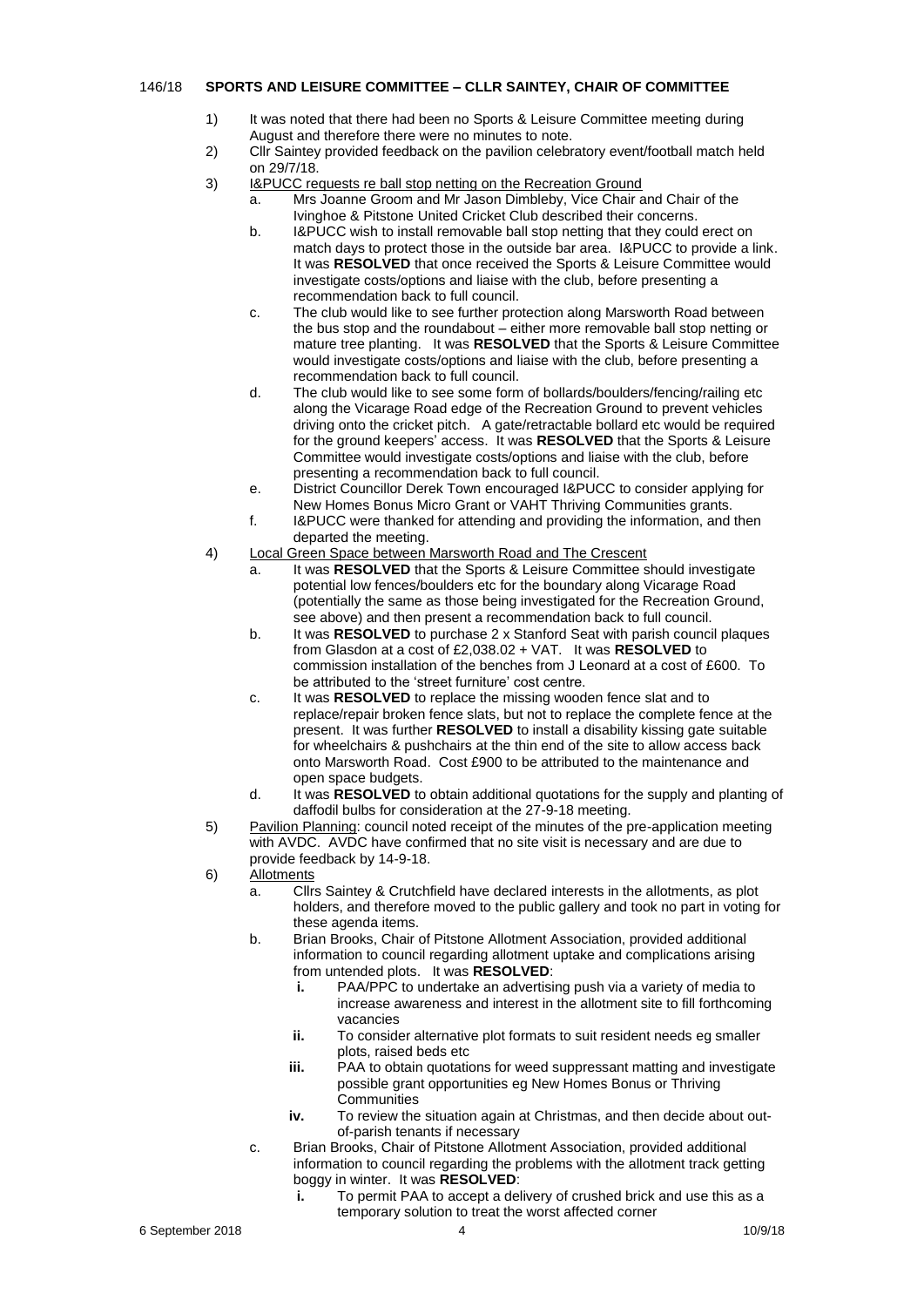- **ii.** That PAA would investigate permanent solutions such as permeable matting, obtain quotations and investigate grant opportunities. Then present back to full council at the end of the year.
- d. The PAA representatives were thanked for attending and then departed the meeting. The two members returned from the public gallery.
- 7) Recreation Ground Play Area
	- a. It was **RESOLVED** to accept the quotation of £300 to replace the wooden seat and make good the metal beneath on the rocking rocket.
		- b. It was noted that one flat swing seat had needed to be removed following vandalism and **RESOLVED** not to replace the swing seat at present (3 swing seats remain)
- 147/18 **STAFFING COMMITTEE:** No report due. No meeting held.
- 148/18 **PITSTONE PARISH CHARITY:** Meeting scheduled for later 6/9/18.
- 149/18 **PITSTONE RECREATION GROUND CHARITY:** meeting scheduled for later 6/9/18.

### **Matters Raised by the Working Groups:**

150/18 **YOUTH CAFÉ:** No café this month so no report due. Café Manager investigating New Homes Bonus grant for replacement equipment.

### 151/18 **GDPR:**

- 1) It was **RESOLVED** to approve and adopt the following suite of documents: Document Retention and Disposal Policy; Appendix A List of Documents; Data Audit Schedule; Information and Data Protection Policy; Management of Transferable Data Policy; Social Media and Communications Policy; Privacy Notices for hirers, consultations, members/employees/volunteers, allotment tenants, youth café users and general matters; Consent Form; Data Sharing Agreement and Log; Subject Access Request Form; Data Security breach Reporting Form; Privacy Impact Assessment Code of Practice plus Privacy Impact Assessment & Form.
- 2) Members were reminded that all councillors are scheduled to attend a GDPR training session delivered by BALC on 19/9/18 at Pitstone Heritage Park meeting room.
- 3) It was noted that under the Legal Deposit Libraries Act 2003 parish councils must deposit a copy of parish newsletters, maps, leaflets etc with the British Library for archiving. British Library have now agreed to access all publications via the website. PPC must submit hard copies of any documents not published electronically eg Pitstone 2000.
- 4) It was **RESOLVED** that the parish council would review their office furniture pending the pavilion redevelopment project.
- 5) Members confirmed that they were utilising the encrypted USB drives for electronic storage of any documents.
- 6) Two councillors (plus new councillor) to move across to the dedicated email account.

## 152/18 **HIGHWAYS AND PATHS**

- 1) Pitstone & Ivinghoe Safety Scheme: Ivinghoe parish council postponed consideration until September, therefore pending update from IPC.
- 2) Footpath to Marsworth: Stage 3 safety audit received. Only minor remedials identified which BCC will rectify at no further cost to the parishes. Project completed.
- 3) Cycle-path to Tring: The initial meeting with Hertfordshire County Council & Buckinghamshire County Council on 25/7/18 was discussed. HCC to respond by end of September with further proposals.

## 153/18 **PITSTONE DEVELOPMENT AREA**:

- 1) The parish council considered the draft S106 and the legal advice from Horwood & James.
- 2) It was noted and **RESOLVED** that, as per the previous resolution, that the parish council would adopt the replacement car park land once provided by the developer.
- 3) It was noted that the additional 12 parking spaces alongside the Memorial Hall drive were included within the planning application but were not being funded by the landowners. Therefore, later negotiations would need to take place regarding deliverance.
- 4) It was noted that the landowners (not developer) were still in negotiation with AVDC re the MUGA and therefore contributions may change.
- 5) It was **RESOLVED** that once a final clean draft had been approved by Horwood and James that the Parish Council would enter the S106, and two councillors were granted authority to sign on behalf of the parish council when the approved document was circulated for engrossment.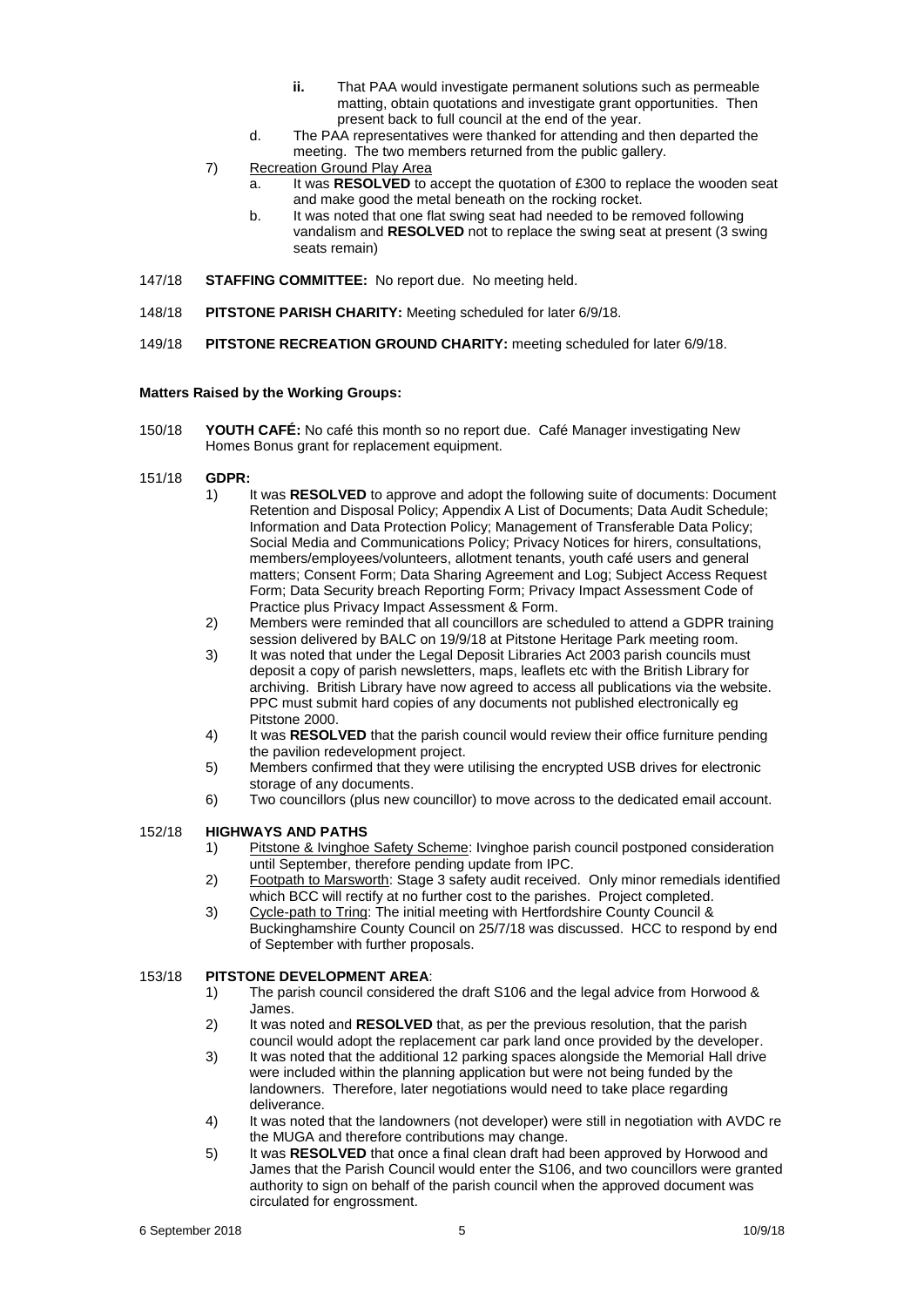## 154/18 **COMMUNITY AND PUBLIC TRANSPORT**

- 1) Community Bus Transport Survey: Cllr Nicholls liaising with Chris Poll ahead of another joint parish meeting.
- 2) Infrastructure Improvements: the eta of end September was noted. Clerk was asked to confirm that the shelter would be green to match the existing street furniture.
- 3) Investigating bus to Tring station: Initial meeting being arranged for 27/9/18. Update to be considered at 27-9-18 meeting.
- 4) Community Car Scheme: It was **RESOLVED** that the parish council would be willing to operate the Community Car Scheme. It was **RESOLVED** that the working party members would put forward a proposal about recruitment.

#### **Other Matters:**

#### 155/18 **DEVOLVED SERVICES**

- 1) It was **RESOLVED** to side-out the shrubbery and trees along the alleyway between Cheddington Road and Crispin Field.
- 2) No further devolved services remedials were noted.

#### 156/18 **STREET LIGHTING**

It was **RESOLVED** to replace a further 9 lanterns along Yardley Avenue at an anticipated cost of £4,644, and it was noted that this was slightly over the remaining budget of £4,418.

# 157/18 **CAA DRAFT AIRSPACE MODERNISATION STRATEGY CONSULTATION**

It was **RESOLVED** that no response was required by the parish council.

#### 158/18 **BCC INFRASTRUCTURE PRIORITY LIST**

- 1) It was **RESOLVED** to request an update from Brookmead School/BCC re their project/funding.
- 2) It was **RESOLVED** to retain the Ivinghoe/Pitstone Safety Scheme and the Safe Access to Tring Station items on the PPC submission.
- 3) It was noted that the path to Marsworth had been completed and could be removed.
- 4) It was noted that BCC was dealing with the Freight Strategy project.

#### 159/18 **CODE OF PRACTICE FOR HANDLING COMPLAINTS**

It was **RESOLVED** to adopt the amended policy and the Chairman was granted authority to sign on behalf of the council.

#### 160/18 **STANDING ORDERS**

It was **RESOLVED** to adopt the amended Standing Orders, incorporating amendments issued by NALC in July 2018, and the Chairman was granted authority to sign on behalf of the council.

#### 161/18 **HCC FLOOD MANAGEMENT CONSULTATION**

It was **RESOLVED** that the parish council was happy to be involved in a joint meeting relating to this project, and the impact on Aldbury parish.

### 162/18 **PARISH COUNCIL INSURANCE** It was noted that the parish council was in the last year of a long-term agreement and **RESOLVED** to renew with Hiscox.

#### 163/18 **TERMS OF REFERENCE WITH PITSTONE MEMORIAL HALL** It was **RESOLVED** to accept the terms of reference with the Memorial Hall Charity.

#### 164/18 **SIGNAGE APPLICATION BY LITTLE ROTHSCHILD SURGERY** It was **RESOLVED** that the parish council could not support the signage in the current format. As there are two surgeries in Pitstone, it was felt that the proposed sign may be misleading and lead to delays accessing the Village Health Centre. The council may consider revised proposals by the roundabout that promoted both surgeries, or individual signage if immediately opposite the surgery.

#### **Financial Matters:**

## 165/18 **FINANCIAL POSITION AND PAYMENTS**

The council noted the bank reconciliation, income, expenditure, debtors and creditors' information plus the monthly budget summary. It was **RESOLVED** to make the payments and transfers outlined in the monthly financial summary and noted that council had approved the end of August transactions electronically as per the resolution in July. Two councillors authorised the transactions for BACS transfer and initialled the corresponding paperwork. The chairman was duly authorised to sign the monthly summaries.